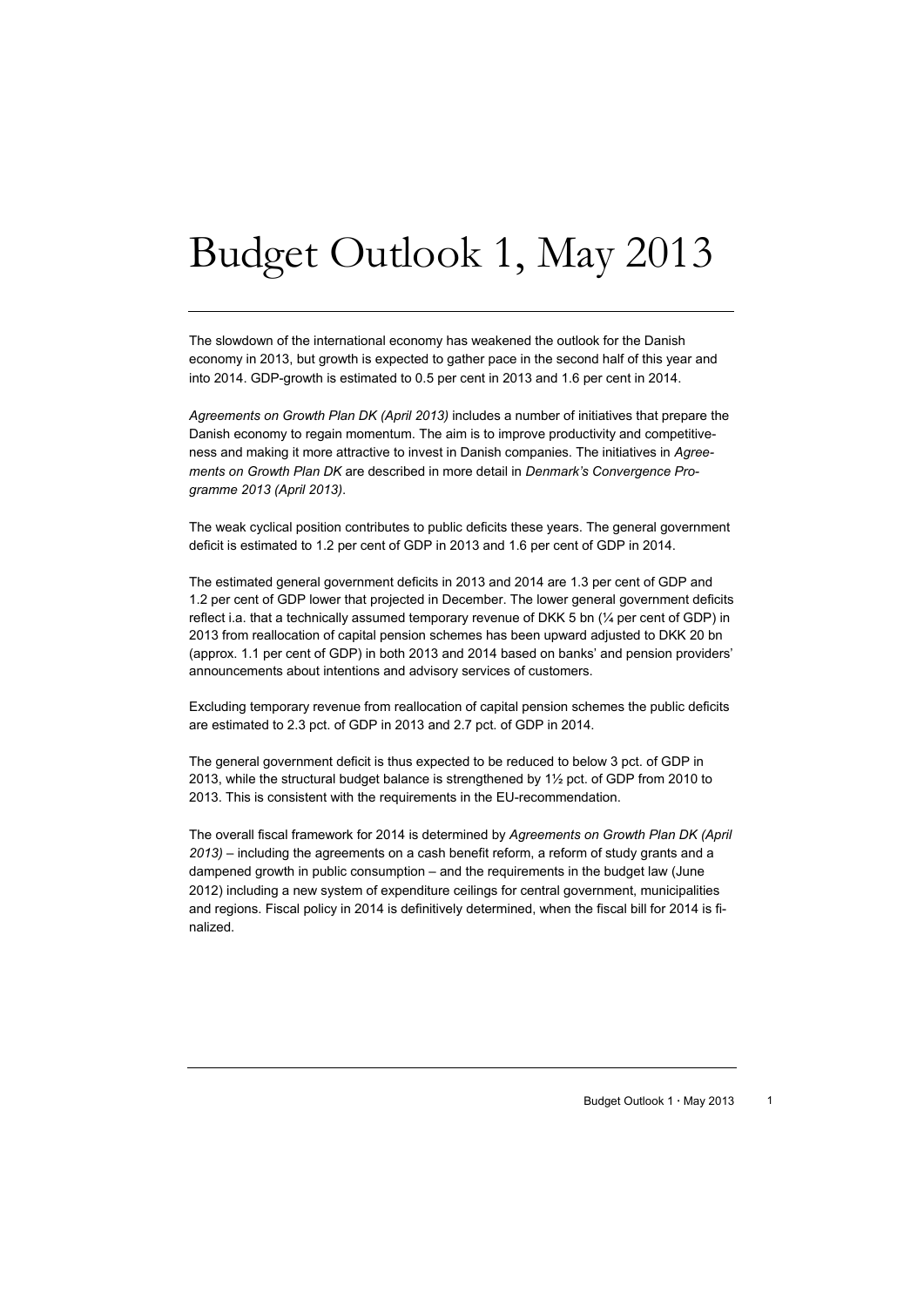## General government finances

The estimates for the general government finances are based on the short term projections for the Danish economy, cf. *Economic Survey, May 2013*.

Furthermore, the estimates for 2013 are based on the central government budget for 2013, an updated status for central government spending in 2013, local government budgets for 2013 and the agreement between the government and Local Government Denmark (January 2013) to increase investments by DKK 2bn in 2013 financed by lower consumption expenditure. In addition, the effects of the collective agreements in the public sector and *Agreements on Growth Plan DK* have been taken into account.

The estimates for 2014 are primarily based on the short term projections and *Agreements on Growth Plan DK*, including the dampened growth in public consumption, which is supported by expenditure ceilings for central government, municipalities and regions. The expenditure ceilings run for a continuous 4-year period and must be adopted in the Parliament. Fiscal policy in 2014 is definitively determined, when the fiscal bill for 2014 is finalized.

According to preliminary data on general government finances from Statistics Denmark, the general government deficit amounted to DKK 75½bn in 2012 or 4.1 per cent of GDP, *cf. table 1*.

| Table 1<br>General government budget balance, 2007-2014<br>2013<br>2010<br>2011<br>2012<br>2008<br>2009<br>2007 |      |      |         |         |         |         |         |         |  |  |
|-----------------------------------------------------------------------------------------------------------------|------|------|---------|---------|---------|---------|---------|---------|--|--|
|                                                                                                                 |      |      |         |         |         |         |         | 2014    |  |  |
| DKK bn. current prices                                                                                          |      |      |         |         |         |         |         |         |  |  |
| December 2012                                                                                                   | 81.4 | 57.6 | $-46.1$ | $-47.4$ | $-34.9$ | $-71.7$ | $-46.4$ | $-54.0$ |  |  |
| <b>May 2013</b>                                                                                                 | 81.4 | 57.6 | $-46.1$ | $-47.4$ | $-34.9$ | $-75.4$ | $-23.0$ | $-31.1$ |  |  |
| May 2013 (per cent of GDP)                                                                                      | 4.8  | 3.3  | $-2.8$  | $-2.7$  | $-2.0$  | $-4.1$  | $-1.2$  | $-1.6$  |  |  |

Detailed information about the general government finances can be found in annex 1.

Compared to the short term projection in December 2012 the general government budget deficit in 2012 is upward adjusted by 0.2 per cent of GDP (DKK 3¾bn). The revision primarily reflects lower revenues from taxes and duties and higher net interest expenditure, *cf. table 2*. The public deficit in 2012 is affected by the repayments of early retirement contributions, which increases public expenditures by 1½ per cent of GDP.

The deficit is downward adjusted by 1.3 per cent of GDP (DKK 23½bn) in 2013 and 1.2 per cent of GDP (DKK 23bn) in 2014 compared to the December projection. These adjustments primarily reflect the upward adjustment of the previously technically assumed temporary revenue from reallocation of capital pension schemes, *cf. before*. Moreover, the expected revenue from pension yield taxation has been upward adjusted, while revenues from per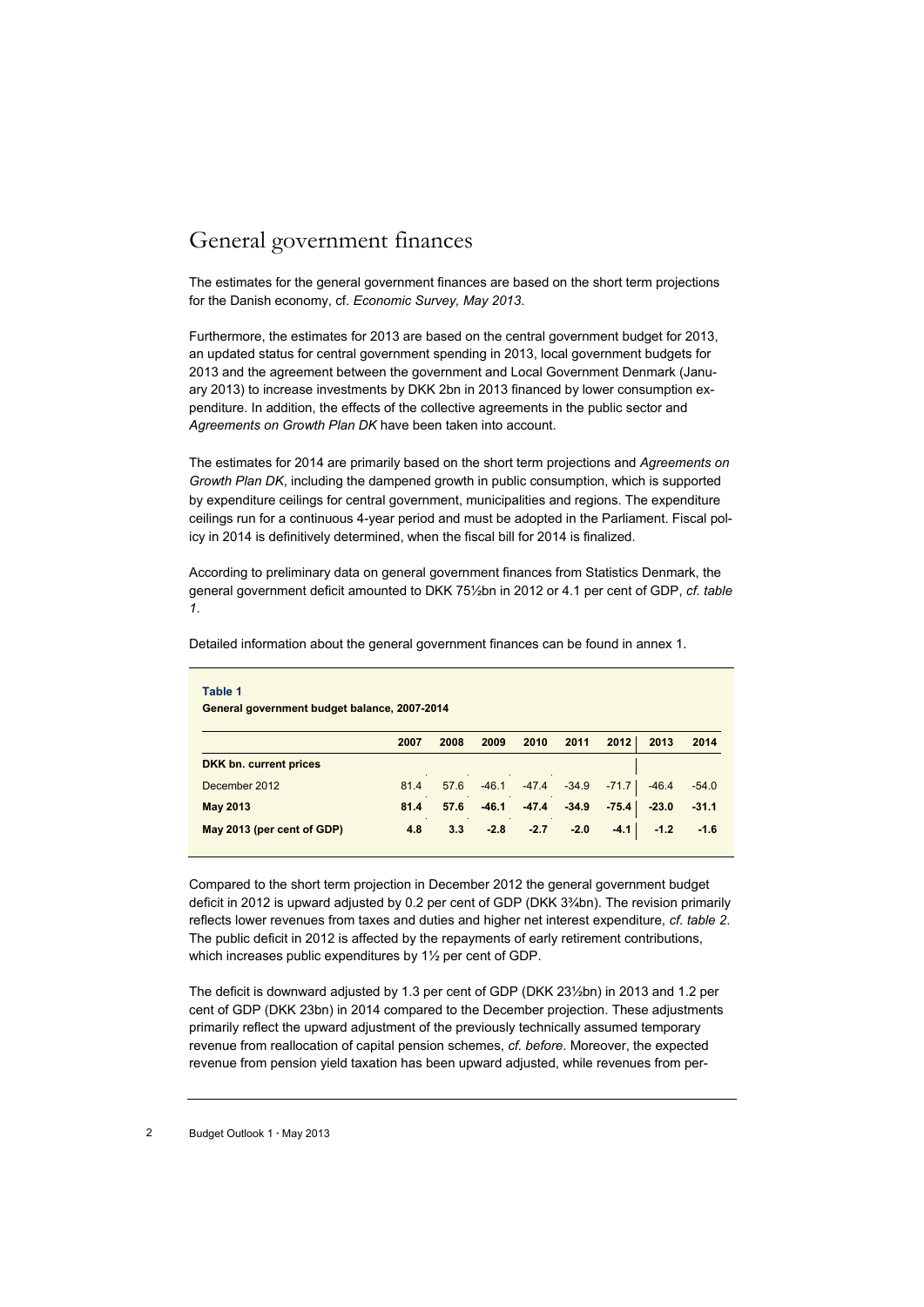sonal taxes, the value added tax, and the vehicle registration tax has been downward adjusted due to the weaker business cycle.

The estimated general government deficits in 2013 and 2014 are subject to large uncertainty given the uncertainty associated with the temporary revenue of approx 1.1 per cent of GDP in 2013 and 2014.

The lower public deficits in 2013 and 2014 compared to 2012 thus reflect the repayment of early retirement contributions in 2012 and temporary revenue from the reallocation of capital pensions in 2013 and 2014.

The weakening of the general government budget balance since 2008 is primarily due to the international economic crisis and expansionary fiscal policy in 2009 and 2010.

| Table 2                                                                   |        |        |        |
|---------------------------------------------------------------------------|--------|--------|--------|
| Revision of the general government budget balance from August to December |        |        |        |
|                                                                           | 2012   | 2013   | 2014   |
| DKK bn, current prices                                                    |        |        |        |
| North Sea oil and gas exploration activities                              | $-1.0$ | $-2.4$ | $-1.3$ |
| Corporate taxes excluding North Sea oil and gas<br>exploration activities | 0.5    | 0.0    | $-0.3$ |
| Pension yield taxation                                                    | $-0.6$ | 21.5   | 9.7    |
| Capital pension                                                           | 0.0    | 15.0   | 20.0   |
| Labour market contribution                                                | 0.0    | $-0.3$ | 0.0    |
| Personal taxes etc.                                                       | $-0.8$ | $-6.3$ | $-1.5$ |
| <b>Value Added Tax</b>                                                    | 0.0    | $-4.4$ | $-4.3$ |
| Vehicle registration tax                                                  | $-0.1$ | $-2.0$ | $-1.9$ |
| Other taxes and duties                                                    | $-1.4$ | $-2.8$ | $-4.5$ |
| <b>Public consumption expenditures</b>                                    | $-0.5$ | 4.6    | 6.6    |
| <b>Public investment expenditures</b>                                     | $-0.1$ | $-0.7$ | $-2.6$ |
| Income transfers                                                          | 1.0    | 1.9    | 3.1    |
| Net interest expenditures and dividends                                   | $-2.6$ | $-1.9$ | $-1.1$ |
| <b>Subsidies</b>                                                          | 2.4    | 0.7    | 0.6    |
| Other expenditures and revenues                                           | $-0.5$ | 0.5    | 0.4    |
| Total revision of general government budget balance                       | $-3.7$ | 23.4   | 23.0   |

Note: Negative numbers imply reductions of the surplus due to reduced revenues or increased expenditures, and positive numbers imply increases in the surplus due to increased revenues or decreased expenditures.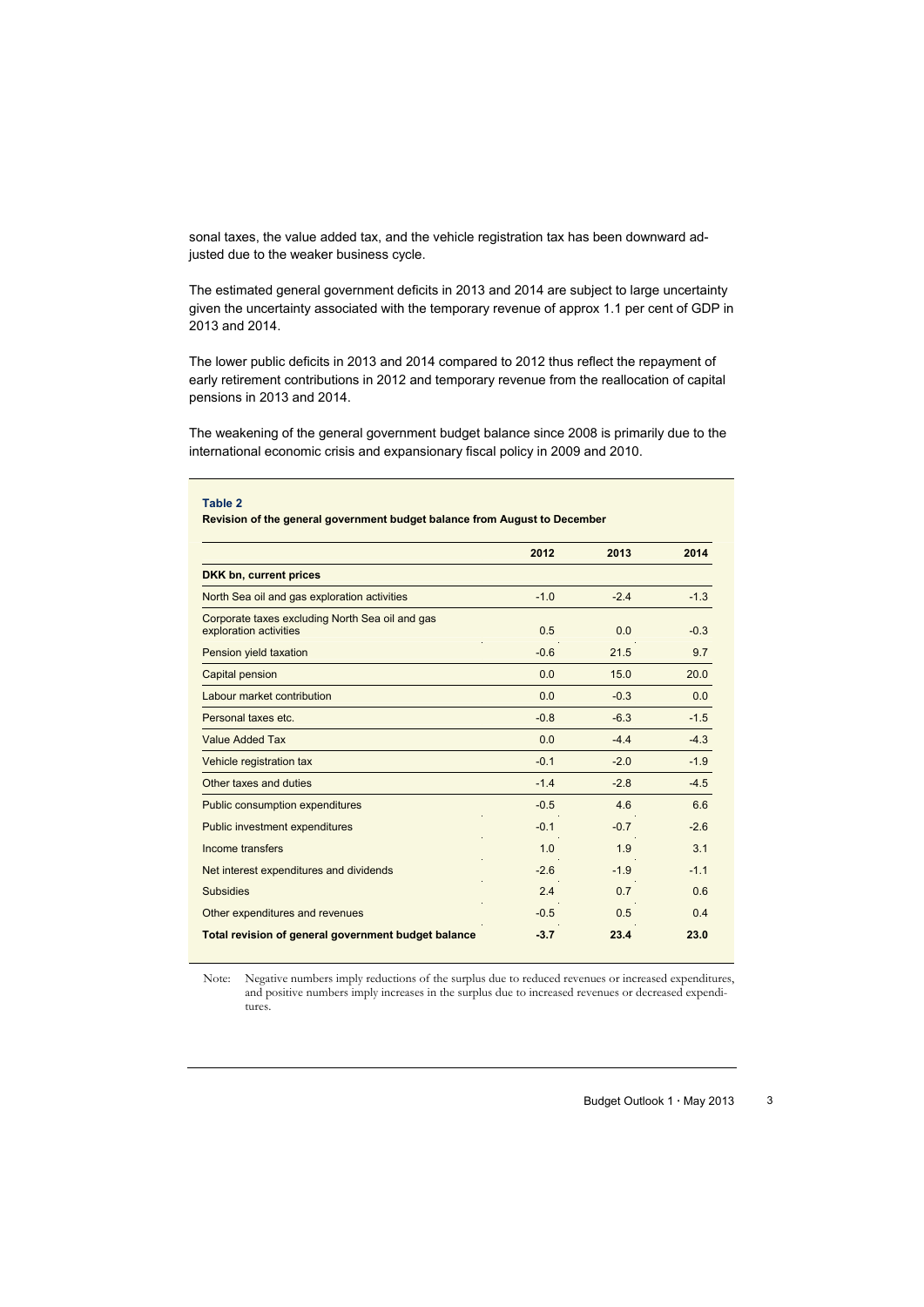The expenditure burden, i.e. the ratio of government expenditure to GDP, increased from 56¼ per cent of GDP in 2011 to 58¼ per cent of GDP in 2012, *cf. table 3* and *annex 2*. Public expenditures in 2012 are affected by the repayments of early retirement contributions, which increase public expenditures by  $1\frac{1}{2}$  per cent of GDP. The expenditure burden is estimated to 56¾ per cent of GDP in 2013 and 56 per cent of GDP in 2014.

Disregarding the effect from repayments of early retirement contributions in 2012, the expenditure burden is expected to be almost unchanged from 2012 to 2013, while the expenditure burden is reduced by around 1 per cent of GDP from 2013 to 2014.

From 2012 to 2014 public consumption is expected to be reduced from 28.6 per cent of GDP to 28.3 per cent of GDP, reflecting a moderate development in nominal public consumption expenditure due to the collective agreements in the public sector and the *Agreements on Growth Plan DK.*

Furthermore, public investments are expected to decrease from 2.4 per cent in 2012 to 2.2 per cent of GDP in 2014. This should be viewed in light of the fact that public investment was exceptionally high in 2012 due to frontloading of public investments in the *Kick-start.* However, public investment as a share of GDP in 2013 and 2014 is still higher than the historical average for 1990-2011.

| Table 3<br>Expenditure, tax and revenue burden, 2007-2014 |      |      |      |      |      |      |      |  |  |  |  |
|-----------------------------------------------------------|------|------|------|------|------|------|------|--|--|--|--|
| ÷.<br>2007                                                | 2008 | 2009 | 2010 | 2011 | 2012 | 2013 | 2014 |  |  |  |  |
|                                                           |      |      |      |      |      |      |      |  |  |  |  |
| 50.0                                                      | 50.6 | 56.8 | 56.3 | 56.3 | 58.3 | 56.8 | 55.9 |  |  |  |  |
| 49.1                                                      | 47.9 | 47.9 | 47.6 | 47.9 | 48.4 | 49.9 | 48.9 |  |  |  |  |
| 54.8                                                      | 53.9 | 54.1 | 53.6 | 54.4 | 54.2 | 55.5 | 54.2 |  |  |  |  |
|                                                           |      |      |      |      |      |      | n.   |  |  |  |  |

The tax burden increased to 48½ per cent of GDP in 2012 and is estimated to 50 per cent of GDP in 2013 and 49 per cent of GDP in 2014. The temporary revenue from reallocation of capital pension schemes increases personal taxes (and thereby the tax burden) by approx. 1.1 per cent of GDP in 2013 and 2014.

The increase in the tax burden from 2012 to 2013 also reflects tax increases in *Spring Package 2.0*, the *Fiscal Consolidation Agreement* and in the central government budget for 2012.

From 2013 to 2014 the tax burden is reduced by approx. 1 per cent of GDP. The lower tax burden in 2014 is mainly a consequence of reduced revenue from pension yield taxation following a gradual normalisation of interest rates. The tax burden in 2014 is also affected by the gradual reduction of the corporate tax rate and lower duties etc. in *Agreements on Growth Plan DK.*

<sup>4</sup> Budget Outlook 1 **·** May 2013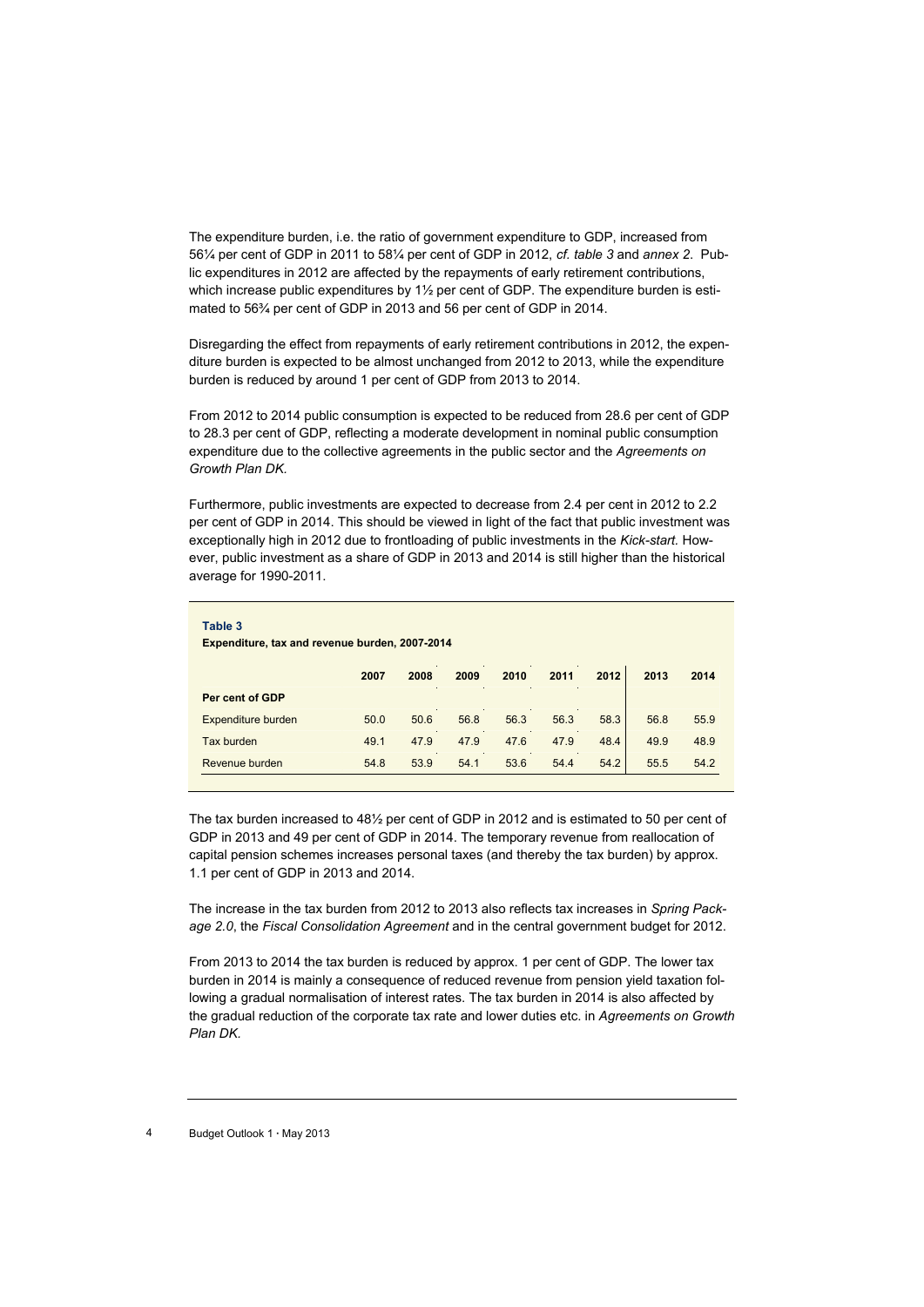Detailed information about the expenditure, tax, and revenue burden can be found in annex 2.

### Fiscal stance

The *fiscal effect* is an indicator of fiscal policy stance. The fiscal effect measures the impact of fiscal policy changes on economic activity.

The fiscal effect is estimated at 0.0 per cent of GDP in 2012, -0.3 per cent of GDP in 2013 and 0.1 per cent of GDP in 2014, *cf. table 4*.

| Table 4<br><b>Fiscal effect, 2007-2014</b>             |      |                |      |      |        |           |            |      |
|--------------------------------------------------------|------|----------------|------|------|--------|-----------|------------|------|
|                                                        | 2007 | $\sim$<br>2008 | 2009 | 2010 | 2011   | 2012      | 2013       | 2014 |
| Per cent of GDP                                        |      |                |      |      |        |           |            |      |
| <b>Expenditures</b>                                    | 0.1  | 0.1            | 1.1  | 0.2  | $-0.4$ | $-0.1$    | 0.0        | 0.1  |
| <b>Revenues</b>                                        | 0.0  | 0.0            | 0.2  | 0.3  | $-0.1$ | $0.1^{1}$ | $-0.3^{1}$ | 0.0  |
| Fiscal effect, incl. early<br>retirement contributions | 0.1  | 0.1            | 1.2  | 0.5  | $-0.5$ | $0.0^{1}$ | $-0.3^{1}$ | 0.1  |
| Special pension scheme (SP)                            |      |                | 0.3  | 0.0  | $-0.2$ |           |            |      |

Note: The fiscal effect has been recalculated on the basis of new definitions of a neutral fiscal stance, since productivity growth has been downward adjusted to 1¼ per cent per year in the medium term projection. This implies a technical upward adjustment of the fiscal effect of 0.04 per cent of GDP in each year.

1) Incl. early retirement contributions.

In 2012 fiscal policy has been neutral. The frontloading of public investments in the fiscal stimulus package *Kick-start* and the activity effects from repayments of the early retirement contributions contributed to an easing of fiscal policy in 2012. However, tax increases in the *Fiscal Consolidation Agreement* and the budget for 2012 and a decrease in public employment by 10.500 people in 2012 had a reversing effect.

In 2013 the fiscal effect is estimated to -0.3 per cent of GDP. This mainly reflects the discontinuation of the repayment of early retirement contributions in 2012. Apart from this fiscal policy is fairly neutral for activity in 2013. Increased public employment and investments in the railway network has a positive impact on growth, while the reduction in public investments from a historical high level in 2012 reduces activity.

In 2014 the fiscal effect is estimated to 0.1 per cent of GDP. The overall framework for fiscal policy in 2014 is determined by the budget law and *Agreements on Growth Plan DK*. Fiscal policy in 2014 is definitively determined when the fiscal bill for 2014 is finalized.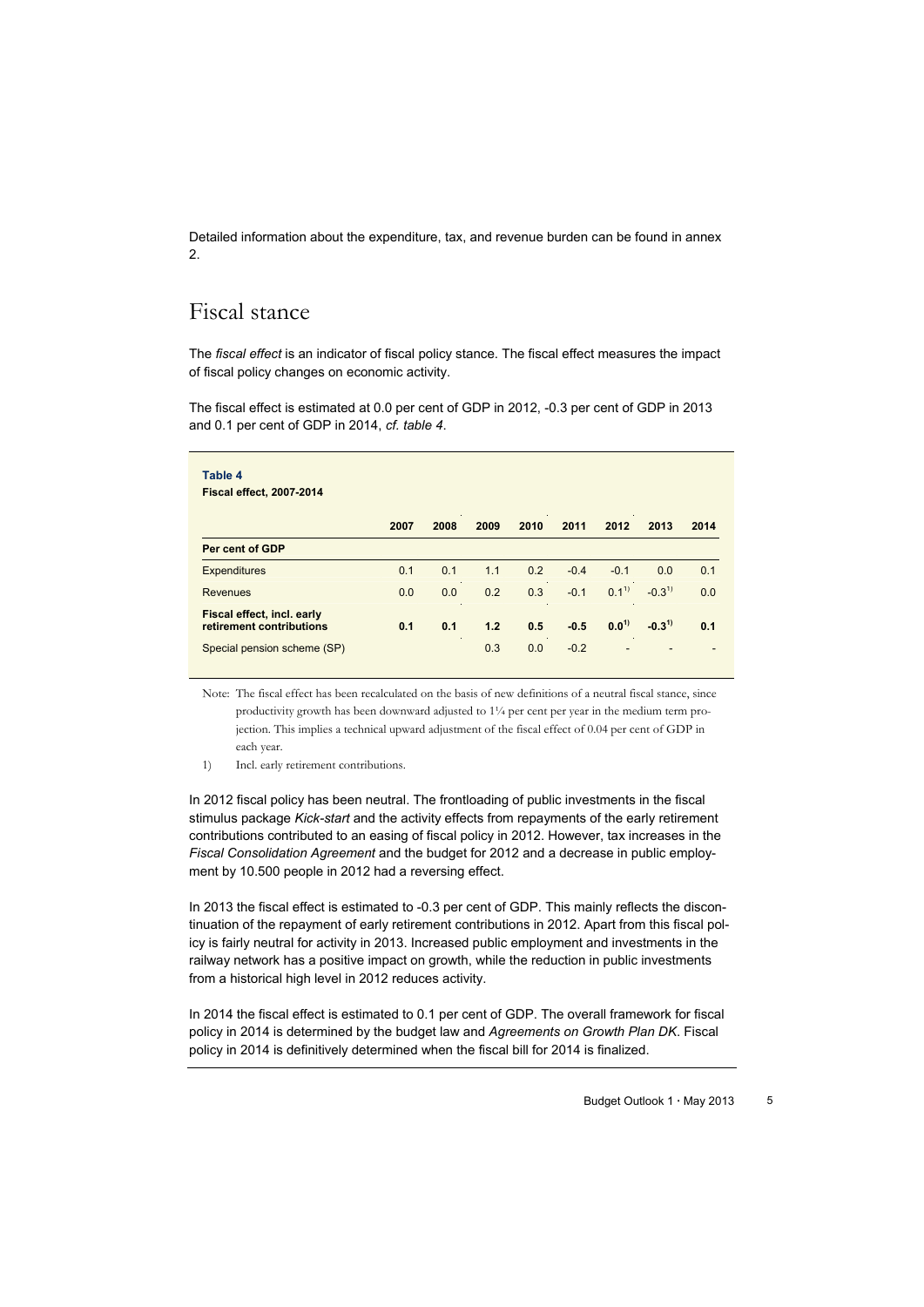The investment window in the tax reform, investments in social housing associations etc. in the fiscal stimulus package *Kick-start* and other initiatives are estimated to increase the level of GDP in 2013 and 2014. These effects are consequences of political decisions, but are not included in the fiscal effect. The fiscal policy together with other economic-political initiatives from 2012 onwards is estimated to support the level of GDP by 0.5 percent of GDP in 2013 and 0.3 percent of GDP in 2014.

## Structural budget balance

The structural budget balance is the actual general government budget balance adjusted for the estimated impact on the budget from the cyclical position of the economy and other temporary factors.

The structural budget balance is estimated to improve by  $1\frac{1}{2}$  percentage points from a deficit of 1.7 per cent of GDP in 2010 to a deficit of 0.2 per cent of GDP in 2013. Thereby Denmark will meet the requirements in the EU-recommendation to reduce the structural deficit by 1<sup>1/2</sup> per cent of GDP in 2011-2013 and reduce the actual budget deficit below 3 per cent of GDP in 2013.

In 2014 the structural budget deficit is estimated to 0.1 per cent of GDP. The structural budget deficit is thus in line with the budget law, according to which the yearly structural budget deficit must not exceed 0.5 per cent of GDP.

From the middle of the 1990s and until 2008 the structural budget balance improved gradually, *cf. figure 1*. Among other things, the improvement reflects a significant fall in the estimated structural unemployment rate, partly derived from various labour market reforms. Furthermore, higher revenues from North Sea activities, and lower public net interest expenses contributed to the improvement. Fiscal policy was overall expansionary in the period from the middle of the 1990s and until 2008 and thereby in isolation fiscal policy thus implied a worsening of the structural budget balance.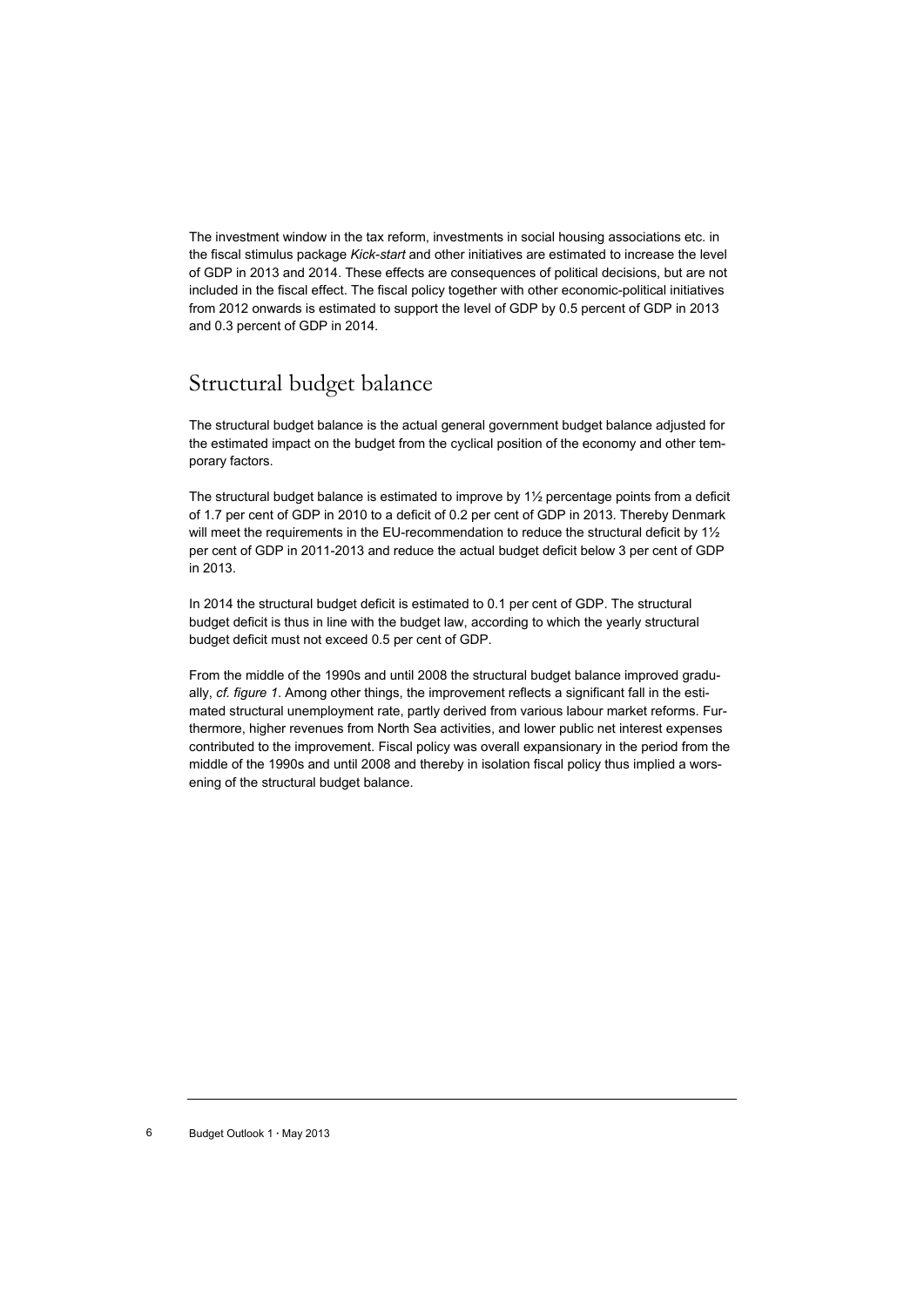

The significant easing of the fiscal policy following the financial crisis – to support the economic activity and employment – is the primary reason that the structural budget balance worsened noticeably in 2009 and 2010.

# Central government finances

According to preliminary data on general government finances from Statistics Denmark, the general government deficit amounted to DKK 75¾bn in 2012 on the current, investment, and lending account – the so-called CIL-account<sup>1</sup> – corresponding to 4.2 per cent of GDP, cf. ta*ble 5*. The CIL-account deficit in 2013 is estimated to DKK 24½bn corresponding to 1.3 per cent of GDP.

<sup>1</sup> The CIL-account differs from the national account based on the central government balance with respect to the accruals concept (e.g. taxes), the treatment of financial transactions etc. In addition, some institutions that are part of the central government accounts are not considered part of the central government sector in the national accounts, and some institutions that are not part of the central government accounts are considered part of the central government sector.

Budget Outlook 1 · May 2013 7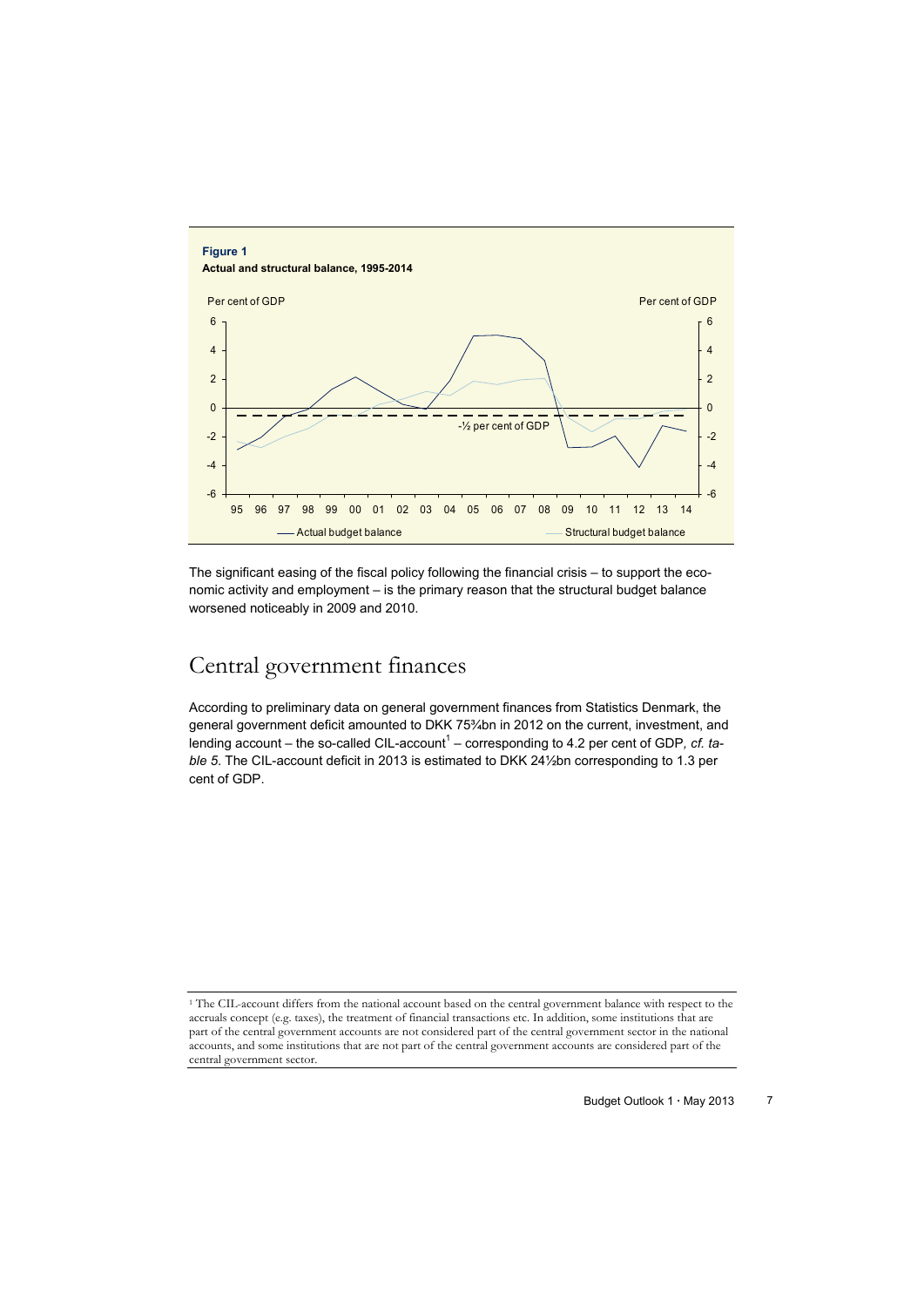|                                  |                 | 2012    |         |             | 2013    |         |
|----------------------------------|-----------------|---------|---------|-------------|---------|---------|
|                                  | <b>December</b> | May     | Diff.   | <b>FL13</b> | May     | Diff.   |
| DKK bn, current<br>prices        |                 |         |         |             |         |         |
| <b>Total revenues</b>            | 629.8           | 618.5   | $-11.4$ | 672.9       | 662.0   | $-10.9$ |
| <b>Total expenditures</b>        | 697.5           | 694.2   | $-3.3$  | 690.4       | 686.6   | $-3.8$  |
| <b>CIL-account</b>               | $-67.7$         | $-75.7$ | $-8.0$  | $-17.5$     | $-24.6$ | $-7.1$  |
|                                  |                 |         |         |             |         |         |
| CIL-account<br>(per cent of GDP) | $-3.7$          | $-4.2$  | $-0.4$  | $-0.9$      | $-1.3$  | $-0.4$  |

The lower CIL-account deficit in 2013 compared to 2012 reflects the responsible economic policy and compliance with the EU recommendation, but should also be seen in the light of the repayment of early retirement contributions in 2012.

# Central government financing requirement and debt

Central government debt measured as a percentage of GDP is estimated to increase from 23¼ per cent of GDP in 2011 to 28 per cent of GDP in 2013 corresponding to an increase of approx. 5 percentage points, *cf. table 6*. Measured in nominal terms, central government debt is estimated to increase from DKK 414bn in 2011 to DKK 526bn in 2013 corresponding to an increase of DKK 112bn over the two years.

The increase in debt from 2011 to 2013 primarily reflects the deficit on the CIL-account.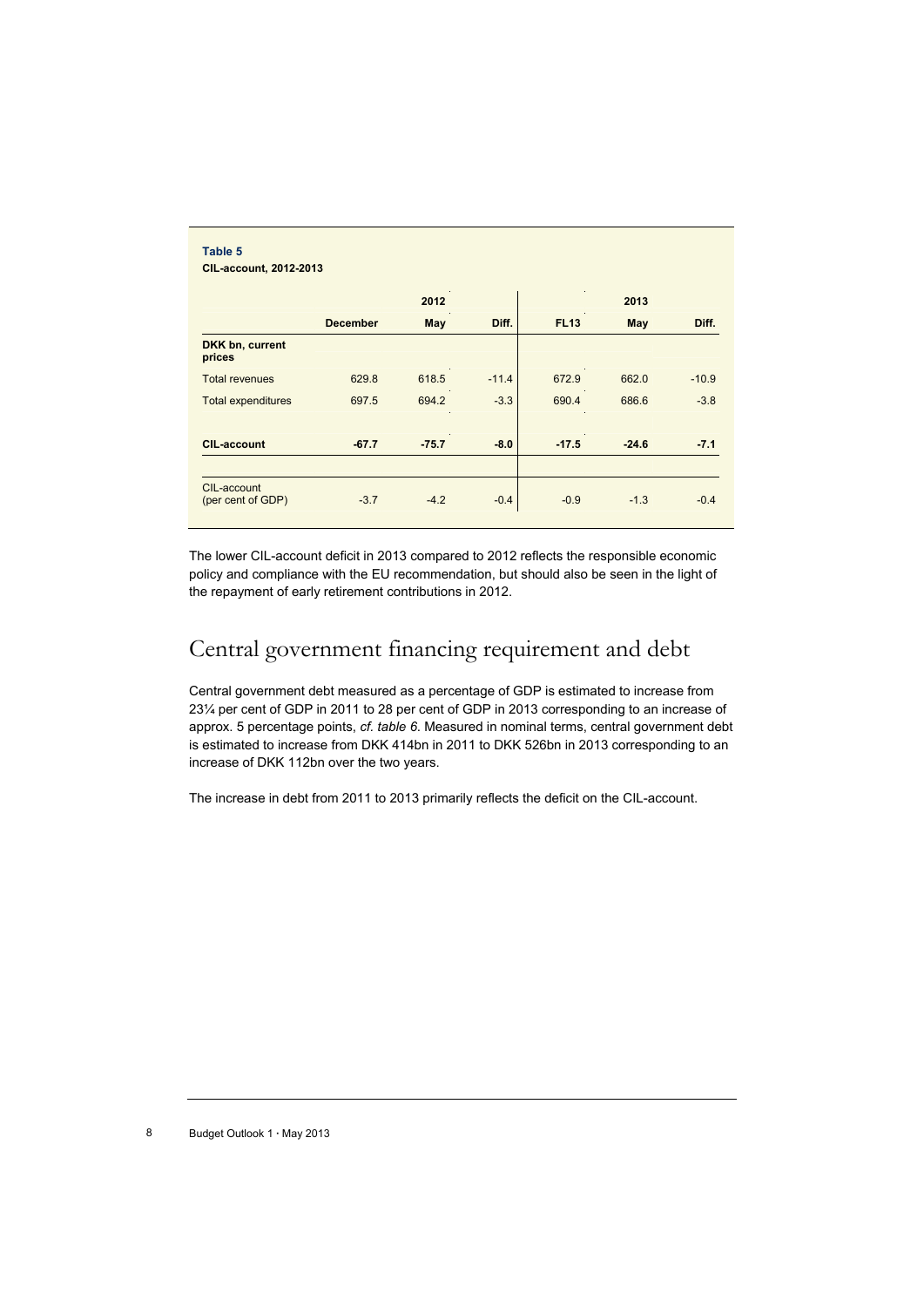|                                                              | 2011     | 2012     | 2013     | Diff.<br>2011-13 |
|--------------------------------------------------------------|----------|----------|----------|------------------|
| End of year nominal value, DKK bn<br>(current prices)        |          |          |          |                  |
| Domestic debt                                                | 645.9    | 667.3    | 658.2    | 12.3             |
| Foreign debt                                                 | 111.8    | 90.0     | 75.9     | $-35.9$          |
| The central government's account in Danmarks<br>Nationalbank | $-222.6$ | $-160.3$ | $-112.0$ | 110.6            |
| Fund holding of bonds <sup>1)</sup>                          | $-121.2$ | $-110.4$ | $-96.2$  | 25.1             |
| Central government debt DKK bn                               | 413.9    | 486.6    | 525.9    | 112.0            |
| Central government debt per cent of GDP                      | 23.1     | 26.7     | 28.4     | 5.3              |

1) The holding of bonds by the funds, as well as their deposits in Danmarks Nationalbank, are included.

The annual change in central government debt (net of capital gains and borrowing) corresponds to the net balance. The difference between the net balance and the CIL-account reflects among other things cash flows and central government relending.

The net financing requirement in 2012 amounted to DKK 82bn, *cf. table 7*. Compared to the estimate in December, this is an upward adjustment in the financing requirement of approx. DKK 3bn, reflecting primarily a higher deficit on the CIL-account.

In 2013 the net financing requirement is estimated to DKK 36bn, reflecting an expected deficit on the CIL-account of DKK 25bn.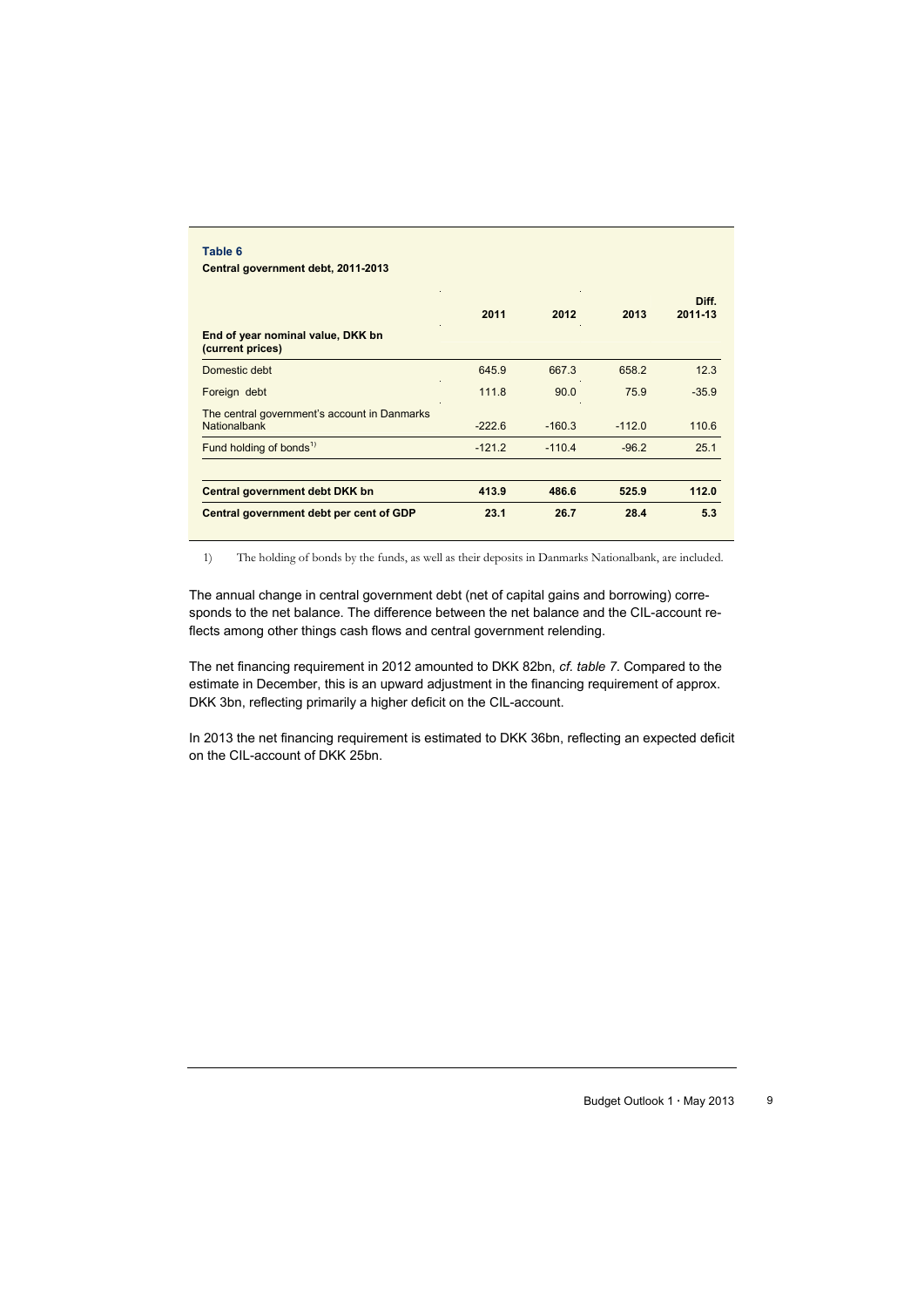#### **Table 7**

**CIL-account and net financing requirement, 2012-2013** 

|                                                                       | 2012          |         | 2013        |               |
|-----------------------------------------------------------------------|---------------|---------|-------------|---------------|
|                                                                       | <b>Dec 12</b> | Final   | <b>FL13</b> | <b>May 13</b> |
| <b>DKK bn (Current prices)</b>                                        |               |         |             |               |
| <b>CIL-account</b>                                                    | $-67.7$       | $-75.7$ | $-17.5$     | $-24.6$       |
| <b>Total relending</b>                                                | $-10.3$       | $-7.7$  | $-17.8$     | $-8.2$        |
| Differences between posted revenues and<br>expenditures and cash flow | 0.5           | 1.8     | $-2.6$      | $-2.9$        |
| Net financing requirement (-net balance)                              | 75.8          | 72.7    | 36.0        | 39.4          |

The financing requirement is equivalent to the net financing requirement, which depends in particular on central government deficit, plus repayment of short and long term debt. The financing requirement can be met through borrowing or by drawing on the central government account.

The domestic financing requirement in 2013 is estimated to DKK 139bn, which is equivalent to the December estimate, *cf. table 8*.

| Domestic financing requirement 2013       |             |               |
|-------------------------------------------|-------------|---------------|
|                                           | <b>FL13</b> | <b>May 13</b> |
| DKK bn                                    |             |               |
| Net domestic financing requirement        | 37          | 35            |
| Repayment of long term debt <sup>1)</sup> | 57          | 59            |
| Repayment of treasury bills <sup>2)</sup> | 44          | 45            |
| <b>Domestic financing requirement</b>     | 139         | 139           |

1) Repayment of long term debt includes the net purchase of bonds by funds, net payments from currency swaps and acquisitions beyond the year.

2) Repayment of treasury bills corresponds to outstanding in the program at the beginning of the year.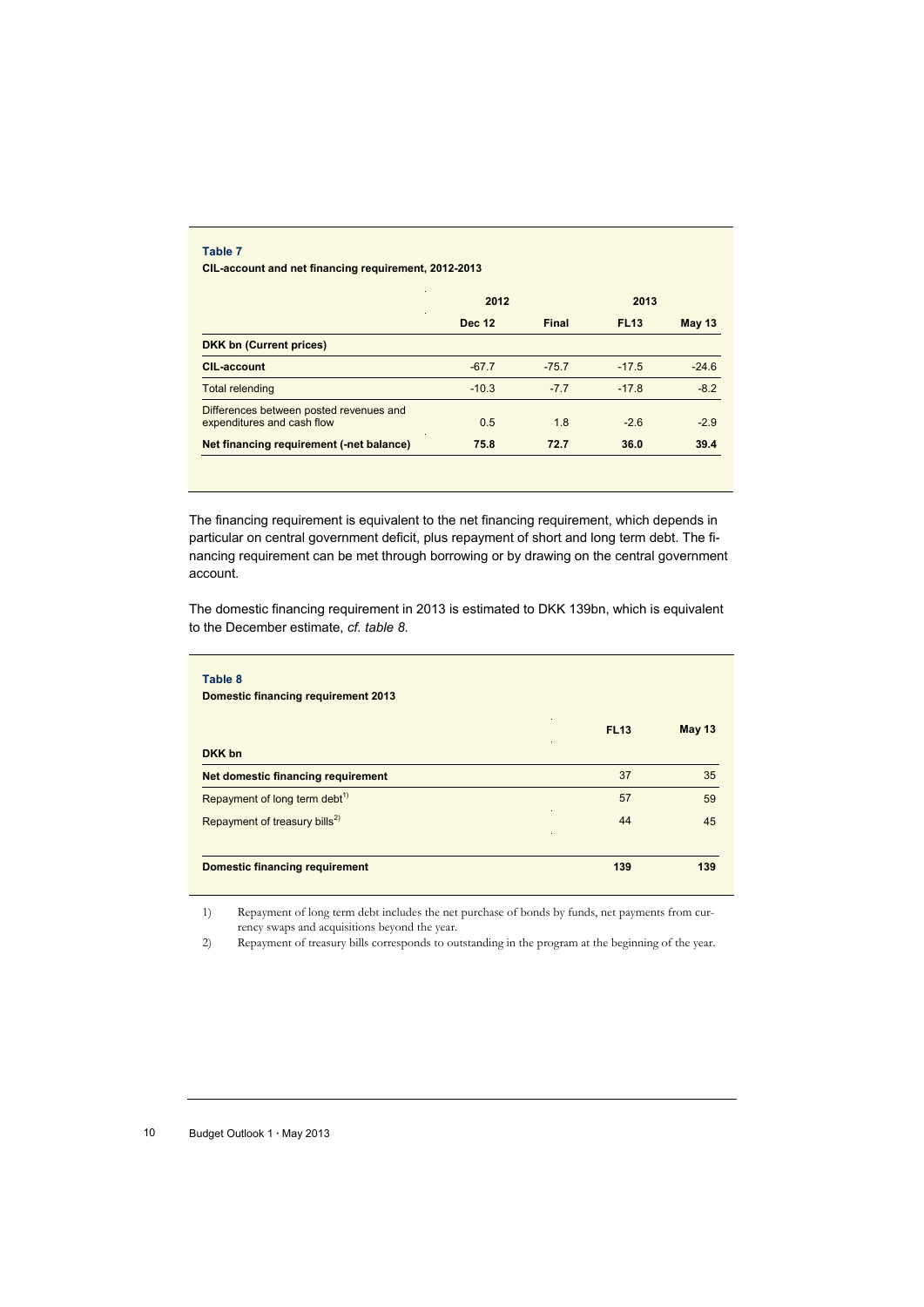The foreign financing requirement for 2013 is likewise unchanged compared to the estimate in December, and the estimate remains DKK 25bn for 2013, *cf. table 9*.

| Table 9<br>Foreign financing requirement 2012 and 2013 |                |                |
|--------------------------------------------------------|----------------|----------------|
|                                                        | <b>FL13</b>    | <b>May 13</b>  |
| DKK bn                                                 |                |                |
| Net foreign net financing requirement                  | $\Omega$       | $\Omega$       |
| Repayment of long term debt <sup>1)</sup>              | 22             | 22             |
| Repayment of treasury bills <sup>2)</sup>              | $\overline{2}$ | $\overline{2}$ |
| <b>Foreign financing requirement</b>                   | 25             | 25             |

1) Repayment of long term debt includes the net purchase of bonds by funds, net payments from currency swaps and acquisitions beyond the year.

2) Repayment of treasury bills corresponds to outstanding in the program at the beginning of the year.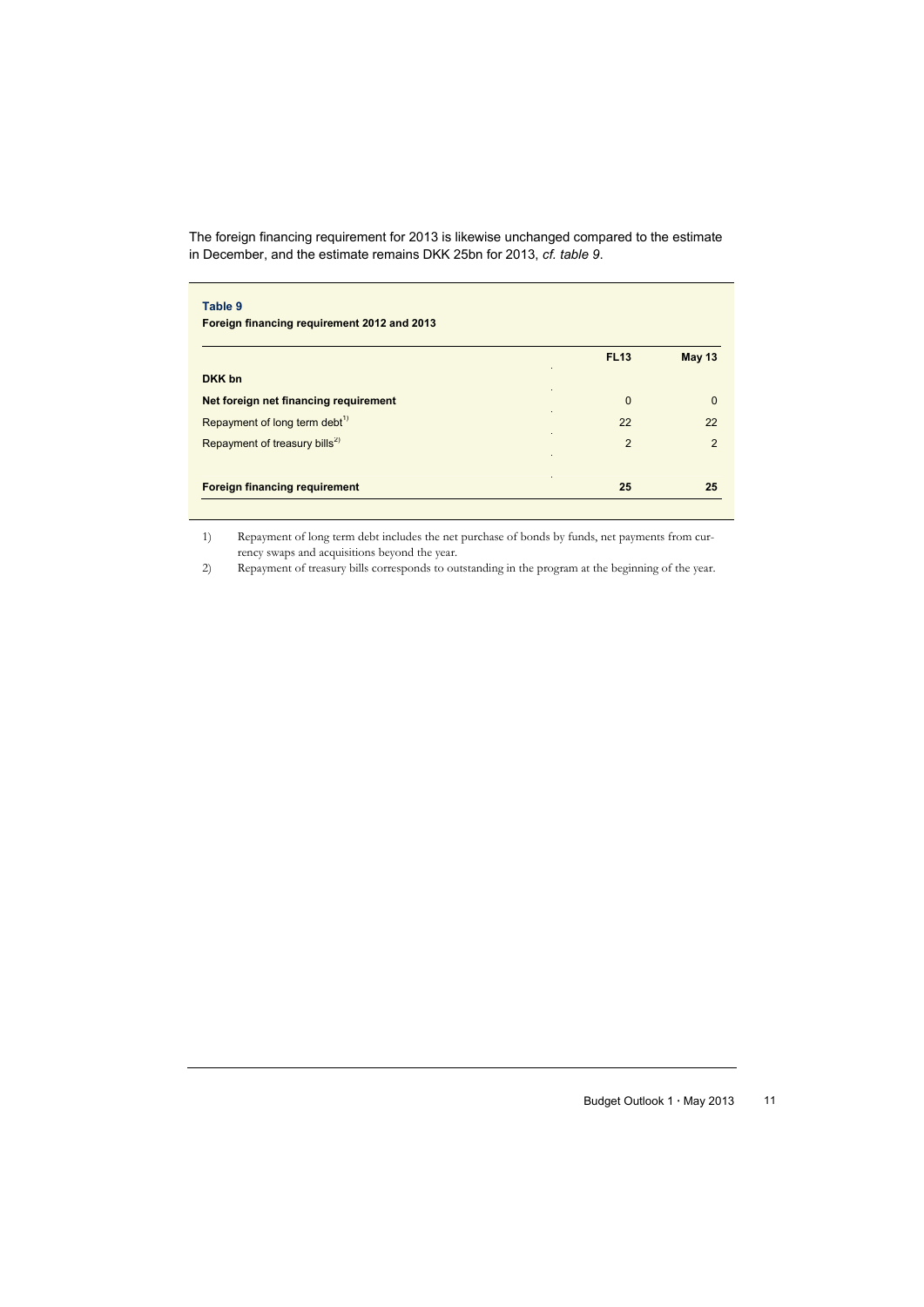### Annex 1

| Table A.1                              |        |        |        |        |        |        |        |               |         |
|----------------------------------------|--------|--------|--------|--------|--------|--------|--------|---------------|---------|
| General government finances, 2012-2014 |        |        |        |        |        |        |        |               |         |
|                                        |        | 2012   |        |        | 2013   |        |        | 2014          |         |
|                                        | Dec.   | May    | Diff.  | Dec.   | May    | Diff.  | Dec.   | May           | Diff.   |
| DKK bn.<br><b>Current prices</b>       |        |        |        |        |        |        |        |               |         |
| <b>Public consumption</b>              | 519.6  | 520.1  | 0.5    | 534.1  | 529.5  | $-4.6$ | 545.9  | 539.3         | $-6.6$  |
| Income transfers                       | 323.3  | 322.3  | $-1.0$ | 334.5  | 332.7  | $-1.9$ | 343.2  | 340.1         | $-3.1$  |
| Investment                             | 43.3   | 43.4   | 0.1    | 40.0   | 40.7   | 0.7    | 39.2   | 41.8          | 2.6     |
| Interest expenditure                   | 35.2   | 36.4   | 1.2    | 34.2   | 34.3   | 0.2    | 34.9   | 31.7          | $-3.2$  |
| <b>Subsidies</b>                       | 50.1   | 47.8   | $-2.4$ | 50.6   | 49.9   | $-0.7$ | 50.3   | 49.7          | $-0.6$  |
| Other expenditures <sup>1)</sup>       | 89.4   | 91.3   | 1.9    | 62.8   | 63.5   | 0.8    | 63.4   | 63.2          | $-0.3$  |
| <b>Total expenditure</b>               | 1061.0 | 1061.2 | 0.2    | 1056.2 | 1050.6 | $-5.6$ |        | 1077.0 1065.8 | $-11.2$ |
|                                        |        |        |        |        |        |        |        |               |         |
| Personal income<br>$\text{taxes}^{2)}$ | 376.9  | 376.1  | $-0.8$ | 406.3  | 414.9  | 8.7    | 410.1  | 428.6         | 18.5    |
| Labour market<br>Contributions         | 81.7   | 81.7   | 0.0    | 83.3   | 83.0   | $-0.3$ | 85.1   | 85.1          | 0.0     |
| Corporate taxes                        | 55.5   | 55.5   | 0.0    | 57.3   | 55.2   | $-2.2$ | 59.0   | 57.8          | $-1.2$  |
| Pension yield taxation                 | 42.9   | 42.2   | $-0.6$ | 20.8   | 42.3   | 21.5   | 16.2   | 25.9          | 9.7     |
| <b>VAT</b>                             | 181.6  | 181.6  | 0.0    | 188.1  | 183.7  | $-4.4$ | 193.6  | 189.3         | $-4.3$  |
| Vehicle registration tax               | 13.9   | 13.8   | $-0.1$ | 15.8   | 13.8   | $-2.0$ | 16.1   | 14.2          | $-1.9$  |
| <b>Other duties</b>                    | 110.4  | 109.3  | $-1.0$ | 114.2  | 111.6  | $-2.6$ | 117.2  | 112.9         | $-4.2$  |
| Other taxes $3)$                       | 17.1   | 17.0   | $-0.2$ | 16.6   | 16.3   | $-0.3$ | 16.9   | 16.6          | $-0.3$  |
| Interest revenues                      | 30.5   | 28.1   | $-2.4$ | 31.7   | 29.8   | $-1.9$ | 31.1   | 26.4          | $-4.7$  |
| <b>Gross operating</b><br>surplus      | 35.1   | 35.5   | 0.4    | 36.3   | 36.3   | 0.0    | 37.1   | 37.1          | 0.0     |
| Other revenues <sup>4)</sup>           | 43.9   | 45.0   | 1.1    | 39.5   | 40.7   | 1.2    | 40.5   | 40.7          | 0.2     |
| <b>Total revenue</b>                   | 989.3  | 985.8  | $-3.5$ | 1009.9 | 1027.7 | 17.8   | 1023.0 | 1034.7        | 11.8    |

12 Budget Outlook 1 **·** May 2013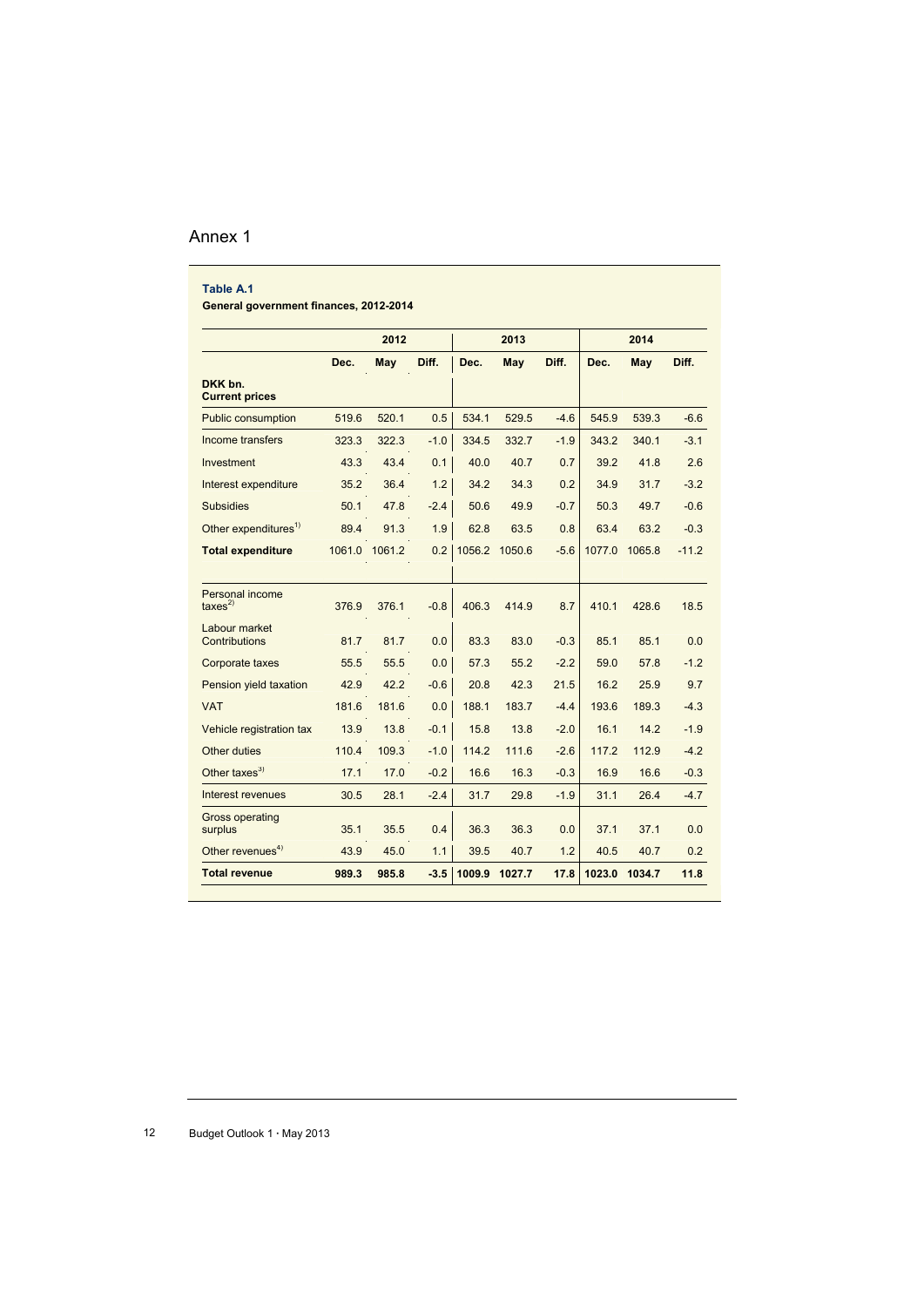#### **Table A.1 (continued) General government finances, 2012-2014**

|         | 2012    |        |         | 2013    |                                         |         | 2014    |                    |
|---------|---------|--------|---------|---------|-----------------------------------------|---------|---------|--------------------|
| Dec.    | May     | Diff.  | Dec.    | May     | Diff.                                   | Dec.    | May     | Diff.              |
|         |         |        |         |         |                                         |         |         |                    |
| $-71.7$ | $-75.4$ | $-3.7$ | $-46.4$ | $-23.0$ | 23.4                                    | $-54.0$ | $-31.1$ | 23.0               |
| 4.8     | 8.3     | 3.5    | 2.5     | 4.6     | 2.1                                     | 3.7     | 5.2     | 1.5                |
| $-67.0$ |         |        |         |         | 25.5                                    |         |         | 24.4               |
|         |         |        |         |         | $-0.2$<br>$-43.8$<br>$-18.4$<br>$-67.1$ |         |         | $-50.3$<br>$-25.8$ |

Note: The specification of total public expenditures and revenues deviates from the specification from Statistics Denmark. Total public expenditures reflect public consumption, which includes revenues from sales and calculated depreciation expenditure, and total revenues include calculated depreciation. The specification of public expenditure from Statistics Denmark does not include public sales, which are included in total revenues, and calculated depreciation is not included in public expenditures and revenues in the specification from Statistics Denmark.

1) Other expenditures include capital transfers, transfers to the Faroe Islands and Greenland and Danish EU-contributions.

2) Personal income taxes include withholding taxes, tax on imputed income from owner occupied dwellings, specific taxes from households, tax on estates of deceased persons and other personal taxes.

3) Other taxes include social security contributions (labour market supplementary pension scheme contributions. unemployment insurance contributions and early retirement contributions).

4) Other revenues include profits from public enterprises, current and capital transfers from other domestic sectors and EU, and imputed (calculated) revenues such as contributions to civil servants' earned pension.

5) The general government primary balance states the balance of the general government finances before net interest expenditures.